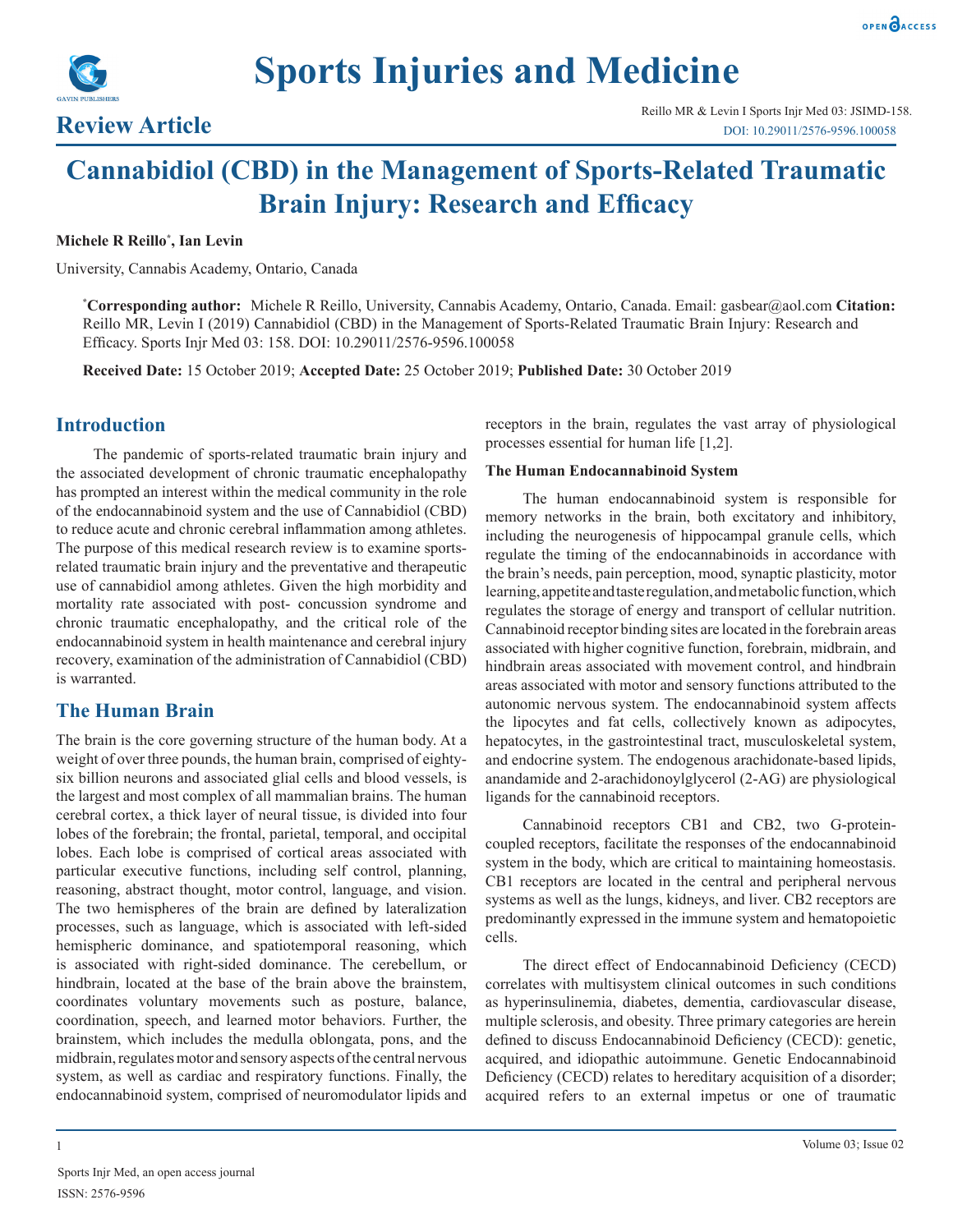origination, and idiopathic autoimmune refers to etiologies for Endocannabinoid Deficiencies (CECD) which do not have direct associations. Diseases and disorders are assigned to one or more of these categories because often secondary disorders arise with physiological changes associated with the primary diagnosis. For example, deficiency in human cannabinoids which contribute to ataxia arising from traumatic brain injury is categorized as acquired, originating from an external source. The presentation of ataxia related to CECD in multiple sclerosis, for example, is categorized as idiopathic autoimmune, and ataxia related to CECD in Huntington's Chorea is categorized as hereditary. Because the endocannabinoid system facilitates communication and coordination between various cell types, deficiencies directly affect physiological homeostasis with similar manifestations but unique originations.

Cannabidiol (CBD), a non-psychotropic cannabinoid naturally occurring in human and animal species, occurs as a phytocannabinoid, CBD oil, which is derived from the industrial hemp plant. The restorative effects of Cannabidiol (CBD oil), which increases anandamide and other lipid neurotransmitters, thereby restoring the endocannabinoid system, is of interest in the medical management of traumatic brain injury in athletes. Cannabidiol (CBD), derived from the hemp plant, demonstrates anti-inflammatory and immune-modulating properties. Cannabidiol (CBD) has a low affinity for CB1 and CB2 receptors in the human body, but acts as an indirect antagonist of their agonists. (Antagonists are defined as substances that stop or inhibit the effects of another substance on the cellular surface, producing the same effect as a substance which would normally bind to the receptor. Agonists are chemicals that bind to receptors and illicit a biological response.) Therefore, cannabidiol (CBD) may enhance the therapeutic effects of other cannabinoids, possibly by increasing the density of the CB1 receptors. Cannabidiol (CBD) has been demonstrated to cross the blood-brain barrier and exert antioxidant, antimicrobial, and neuroprotective properties, rendering it valuable in the prevention and treatment of oxidative stress associated with neurological and traumatic cerebral disorders.

The attributes of cannabidiol are critical in the restoration of the brain in traumatic brain injury, which causes acute and chronic disorders of the neurological system. Presently, supportive therapeutic interventions, including rest and physical therapy, remain the medical standard of care. Therefore, the neuroprotective, analgesic, and anti-inflammatory properties associated with cannabidiol, in combination with the ease of oral or aerosolized administration, renders CBD ideal in the medical management of cerebral damage [3-5].

# **Types of Traumatic Brain Injuries Diffuse Axonal Injury (DAI)**

Diffuse Axonal Injury (DAI) is a traumatic brain injury which causes the formation of extensive lesions in white matter tracts occurs over a widespread area. Diffuse Axonal Injury (DAI) varies in degree from mild to severe, and is one of the most common and devastating types of traumatic brain injury, associated with the primary damage occurring in concussive injury. Severe DAI is associated with coma and a 90% mortality rate. Indeed, those patients who regain consciousness remain significantly impaired and require lifetime care. Concussion is a milder type of diffuse axonal injury. DAI differs from traumatic brain injury secondary to a direct impact to the head which is associated with cerebral deformation. Instead, DAI is associated with repetitive, accelerated and decelerated shear forces and rotational forces which thrust the brain against the skull, similar to shaken baby syndrome. In athletics, examples of forces associated with DAI include repetitive injury to the occipital region of the skull from rebounding in basketball, indirect force to the neck and torso, which causes the head to rotate and move forward and laterally, associated with football and rugby, and head passing associated with soccer, which causes frontal and occipital damage as the brain forcefully impacts with the skull.

The major cause of damage in DAI is the disruption of [axons,](https://en.wikipedia.org/wiki/Axons) the neural processes that allow one [neuron](https://en.wikipedia.org/wiki/Neuron) to communicate with another. White matter is comprised of mylineated tracts of axons. Forces which result in acceleration cause shearing injuries and cellular damage as tissue slides over other tissue. When the brain is accelerated, parts of differing densities and distances from the axis of rotation slide over each other, stretching axons that traverse junctions between areas of different density. Junctions where white and grey matter connect are especially susceptible to the formation of lesions associated with DAI.

In the white matter, lesions associated with DAI range in diameter from one to fifteen millimeters and are characteristically distributed, typically in the brain stem, corpus callosum, and cerebral hemispheres. The frontal and temporal lobes of the brain, the white matter of the cerebral cortex, the superior cerebral, the peduncles, the basal ganglia, the thalamus, and the deep hemispheric nuclei are also probable areas for the formation of lesions because of the difference in density of these structures than that of the remainder of the brain. This finding, which indicates the release of TAU proteins in traumatic brain injury, associated with DAI, is correlated with the development of Chronic Traumatic Encephalopathy (CTE). It is important to note that even mild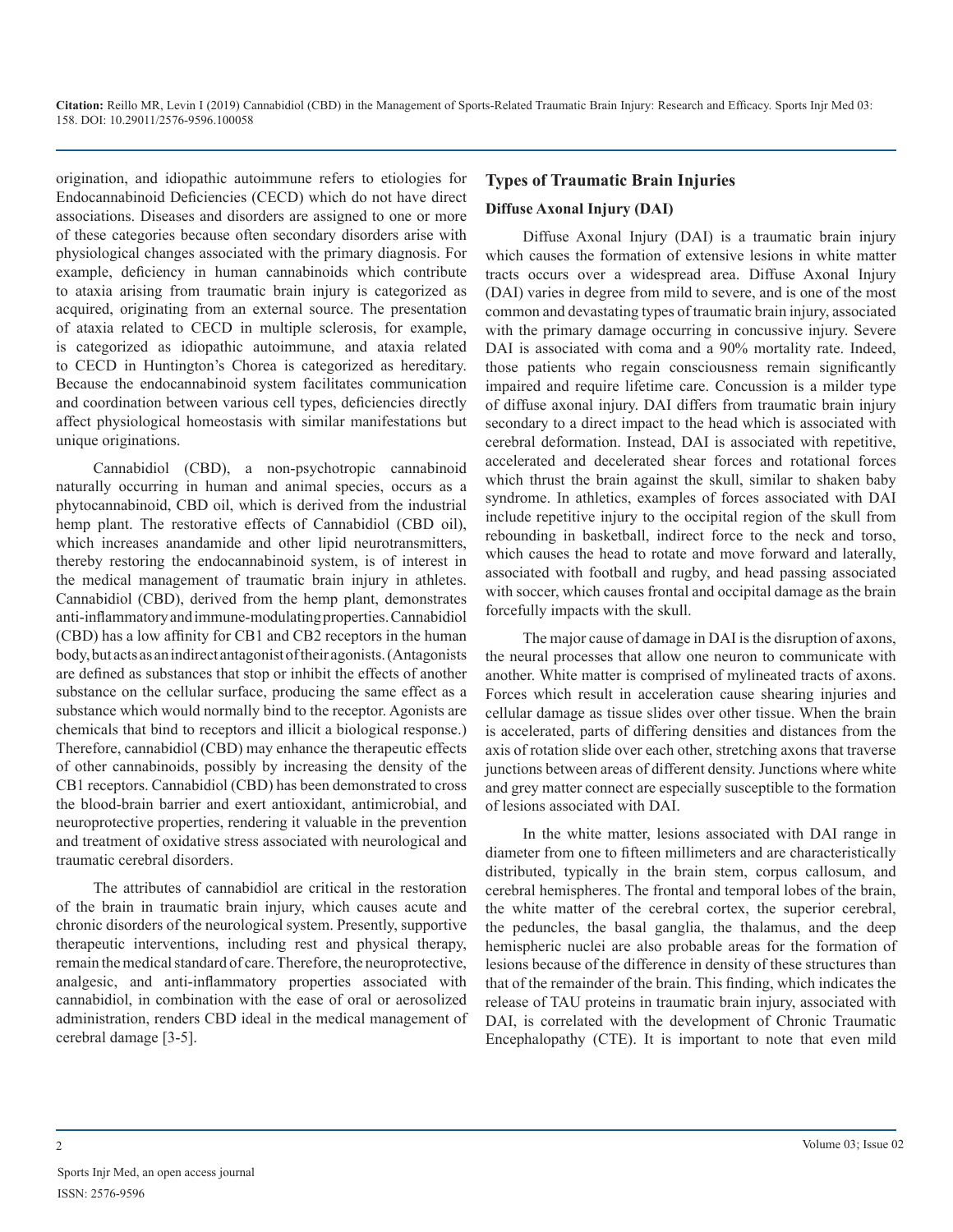forms of DAI are associated with CTE, a finding which explains the development of neurodegenerative disease among athletes who have not experienced a documented concussion or loss of consciousness. A study at Boston University concluded that 91 percent of college football players who sustained TBI developed CTE. It may be argued that this number may be significantly low in light of the exclusion of athletes who have experienced mild diffuse axonal injury.

Assessment has historically involved MRI and/or CAT scan. Treatment protocols recommend abstinence from exercise and athletics, rest, and monitoring of symptoms. Return to competition in most states requires authorization by a physician. Research studies support the use of Cannabidiol (CBD) oil derived from industrial hemp, in the management of DAI. Cannabidiol has antiinflammatory and neuroprotective properties and is effective in the reduction of pain [6-10].

# **Concussion**

The term concussion, derived from the Latin 'concutere', to shake violently, is the most common type of traumatic brain injury. The medical literature refers to concussive injury as Mild Brain Injury (MBI), Mild Traumatic Brain Injury (MTBI) and Mild Head Injury (MHI) in defining concussion. The traumatic impact of the brain against the skull causes immediate metabolic, structural, and neurocognitive changes. The degree of impact which results in concussion varies between individuals and symptoms may be independent of the degree of concussive injury. Regardless of the impact, concussive injury universally causes a variety of physical, cognitive, and emotional symptoms, which may be subtle and not readily detected using imaging studies.

Symptomatology associated with concussion includes somatic, cognitive, emotional, physical and behavioral characteristics: somatic (headache), cognitive (feeling unclear or as if in a fog and slowed reaction times), emotional (emotional lability), physical signs (loss of consciousness or amnesia and insomnia), and behavioral changes (depression and irritability). Individuals who have sustained a concussion are more susceptible to concussive injuries, particularly if the new injury occurs prior to the resolution of the previous concussion. A negative, progressive process which requires lesser impacts to produce the same level of symptom severity is correlated with concussive injury. Research indicates the chronic traumatic encephalopathy, Parkinson's disease, depression, and neurodegenerative disorders are associated with concussive injury and may emerge throughout the lifespan.

The varying definitions of concussive injury and inaccurate reporting accounts for the inaccuracy in the epidemiology of concussion. In athletics, concussive injury is estimated to exceed 2

per 1000 player hours, or approximately 4 to 5 million per annum. The incidence of concussion in descending order is as follows: men's football, women's soccer, women's basketball, men's basketball, men's boxing and mixed martial arts, women's boxing and mixed martial arts, women's lacrosse, men's lacrosse, men's ice hockey, and men's wrestling. Extreme sports, which include auto racing, snowboarding, competitive skiing, and rock climbing are likewise associated with high incidences of concussion. Indeed, any sport which places the athlete at risk for direct or indirect trauma to the head is significantly considered in the reporting of concussive injury.

The effects of concussion TBI alter the brain's physiology immediately with detrimental effects which last for years. Included in the cascade of events unleashed in the brain by concussion is impaired neurotransmission, loss of regulation of ions, deregulation of energy use and cellular metabolism, as well as a reduction in cerebral blood flow. Excitatory neurotransmitters, biochemical, such as glutamate, serves to stimulate nerve cells, and nitric oxide, which is vital to cerebral blood flow and inflammatory processes, are released in excessive amounts into the white and gray matter. The resulting cellular excitation causes neurons to fire excessively and aberrantly, creating an imbalance of ions such as potassium and calcium across the cell membranes of neurons. Simultaneously, cerebral blood flow is reduced, precipitating a severe reduction in available cerebral energy. The cumulative effects of the acute physiological processes in traumatic brain injury are associated with the expression of TAU proteins within the brain. The dissemination of these proteins is associated with the development of chronic traumatic encephalopathy (CTE), which is epidemic among athletes, especially those who engage in contact sports.

In a 2016 study conducted at Boston University, 91 percent of former college football players who had sustained concussive injury developed Chronic Traumatic Encephalopathy (CTE), a neurodegenerative disorder associated with dementia, erratic behavior, rage, suicide, and demylineation of the central nervous system. Research indicates that concussive injury causes both functional and structural cerebral changes in the human brain. The advent of the use of SPECT scans in the diagnosis of CTE in living patients, which is associated with concussion, clearly supports the presence of neuropathological changes which cause cellular dysfunction with residual neurological, psychological, and structural damage within the cerebellum. Whereas medical research previously supported resolution of the damage associated with concussive injury, current studies indicate that traumatic brain injury initiates an aberrant metabolic and biochemical pathway which is associated with progressive neurocognitive diseases [11- 14].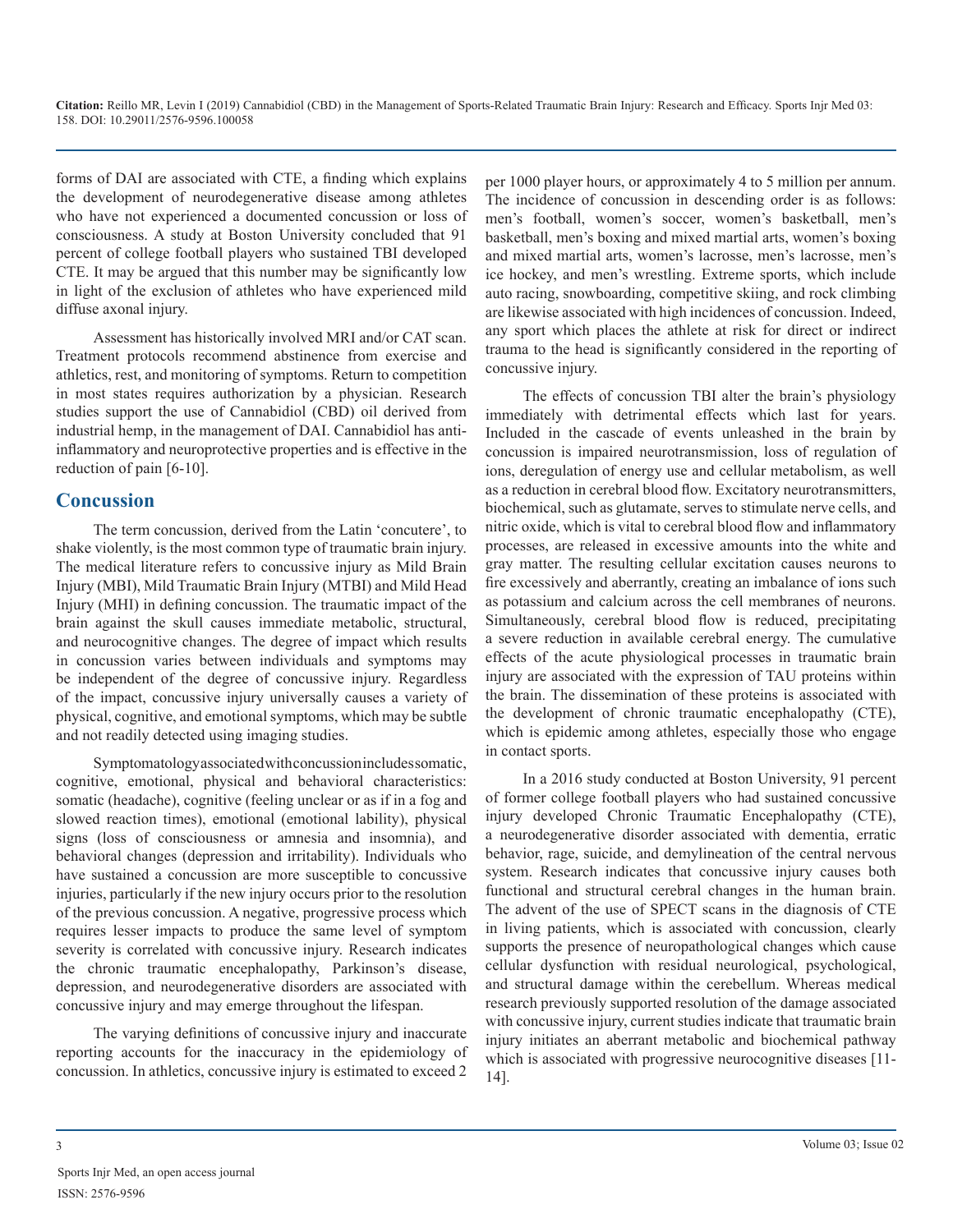#### **Subdural Hematoma**

Subdural hematoma refers to a gathering of blood between the dura mater and the brain and is associated with traumatic brain injuries in such sports as football and soccer. Tears in the bridging veins across the subdural space rupture, causing increased Intracranial Pressure (ICP) causes compression and structural damage to delicate cerebral tissues. Whereas acute subdural hematomas are life-threatening, chronic subdural hematomas are associated with better prognosis with appropriate medical intervention. Permanent structural and functional damage is associated with subdural hematoma and neurocognitive and neurological symptoms may remain for the lifespan of the patient.

Classification of subdural hematomas is relative to onset, and divided acute, subacute, and chronic categories. Acute, traumatic subdural hematomas have the highest mortality rate and require immediate surgical decompression. High speed acceleration or deceleration injuries are associated with expansive hematomas and acute bleeds. Severe cerebral contusions likewise increase the likelihood of death. Whereas chronic subdural bleeds are slower and associated with venous tears, acute subdural bleeds have a high mortality rate which is associated with the degree of force to the brain. Indeed, the mortality rate associated with acute subdural hematoma is 60-80%. Sudden death in football, wrestling, and extreme sports is often associated with acute subdural hematoma.

Conversely, chronic subdural bleeds develop over a period of days to weeks and often occurs after minor head trauma. Because symptoms of chronic subdural hematoma may be initially subtle, until intracranial pressure increases significantly, clinical diagnosis may require weeks or months after trauma to the head. Shearing forces cause intra and pre-retinal hemorrhages and trauma from rotational and linear forces increases the strain on small bridging veins, causing subtle bleeding into the brain. In athletes, small bleeds, less than one centimeter in diameter, may resolve without intervention. Assessment after head injury is imperative, as a second impact injury in chronic subdural bleeding is associated with high mortality [15-19].

#### **Epidural Hematoma**

Epidural or extradural hematoma, also known as an epidural hemorrhage, is a type of traumatic brain injury (TBI) in which a buildup of blood occurs between the dura mater, the resilient outer membrane of the central nervous system, and the skull. Because the spinal cord is also covered by a layer of dura mater, epidural bleeding may also occur within the spinal column. In trauma, the rapid accumulation of blood within the intracranial space compresses delicate brain tissue and causes a shift in cerebral matter. Indeed, at least 15% of all epidural hematomas are fatal.

Epidural hemorrhages, like subdural, and subarachnoid

hemorrhages, are categorized as extra-axial bleeds because they occur outside of the brain tissue. Intra-axial hemorrhages, which include intra parenchymal and intraventricular hemorrhages, occur within cerebral tissue. Symptomatology of epidural hematomas are deceiving and relative to the rate and volume of accumulated blood between the dura mater and the skull. A period of lucidity may be followed by weakness of the extremities on the opposite side as the lesion, compression of the crossed pyramid pathways, and loss of the visual field opposite to the lesion site. Intense headache is immediate and may progress to coma within a few minutes. This is associated with the compression of the posterior cerebral artery on the side of the lesion. Athletes involved in traumatic brain injury may emergently present with a fixed and dilated pupil on the side of the injury, with positioning of the eye downward and outward, related to unopposed CNIV and CNVI innervation. Intracranial structures likewise impinge on CN III as the volume of blood accumulates.

In sudden death after a traumatic injury, trans tentorial, or uncal herniation is often suspected, with associated respiratory arrest with the compromise of the medullary structures. As the pons is affected, the trigeminal nerve becomes involved, and is associated with increased mortality. Further, in the event of the presence of an epidural hematoma within the posterior cranial fossa, herniation causes Cushing's triad, defined as hypertension, bradycardia, and irregular respiration.

Intracranial epidural hematoma is most commonly associated with traumatic brain injury which frequently occurs in such sports as football, rugby, wrestling, martial arts, and boxing. Epidural hematomas commonly occur as a result of impact to the side of the head, causing shearing injury to meningeal arteries. Imaging studies reveal the convex shape of the epidural hematoma, as the expansion ceases where the dura mater is firmly attached to the skull. This lens-like shape, or lentiform, confirms the presence of the epidural hematoma and the need for immediate surgical intervention. Because epidural and subdural hematomas can occur simultaneously, earmarked by lucidity with a rapid decline to unconsciousness and sudden return to consciousness, appropriate assessment and emergent medical intervention is imperative. Indeed, the diagnosis of epidural hematoma is often dependent upon accurate assessment during the lucid interval prior to coma, as death is likely to ensue without surgical intervention.

## **Skull Fracture**

Skull fracture is defined as a break in one or more of the eight bones that form the cranial portion of the [skull](https://en.wikipedia.org/wiki/Human_skull) and is usually associated with [blunt force trauma.](https://en.wikipedia.org/wiki/Blunt_force_trauma) With excessive impact to the skull, fracture may occur at or near the site of the impact and cause damage to physical structures contained within the skull, including [membranes,](https://en.wikipedia.org/wiki/Meninges) [blood vessels](https://en.wikipedia.org/wiki/Blood_vessel), and the cerebellum. A fracture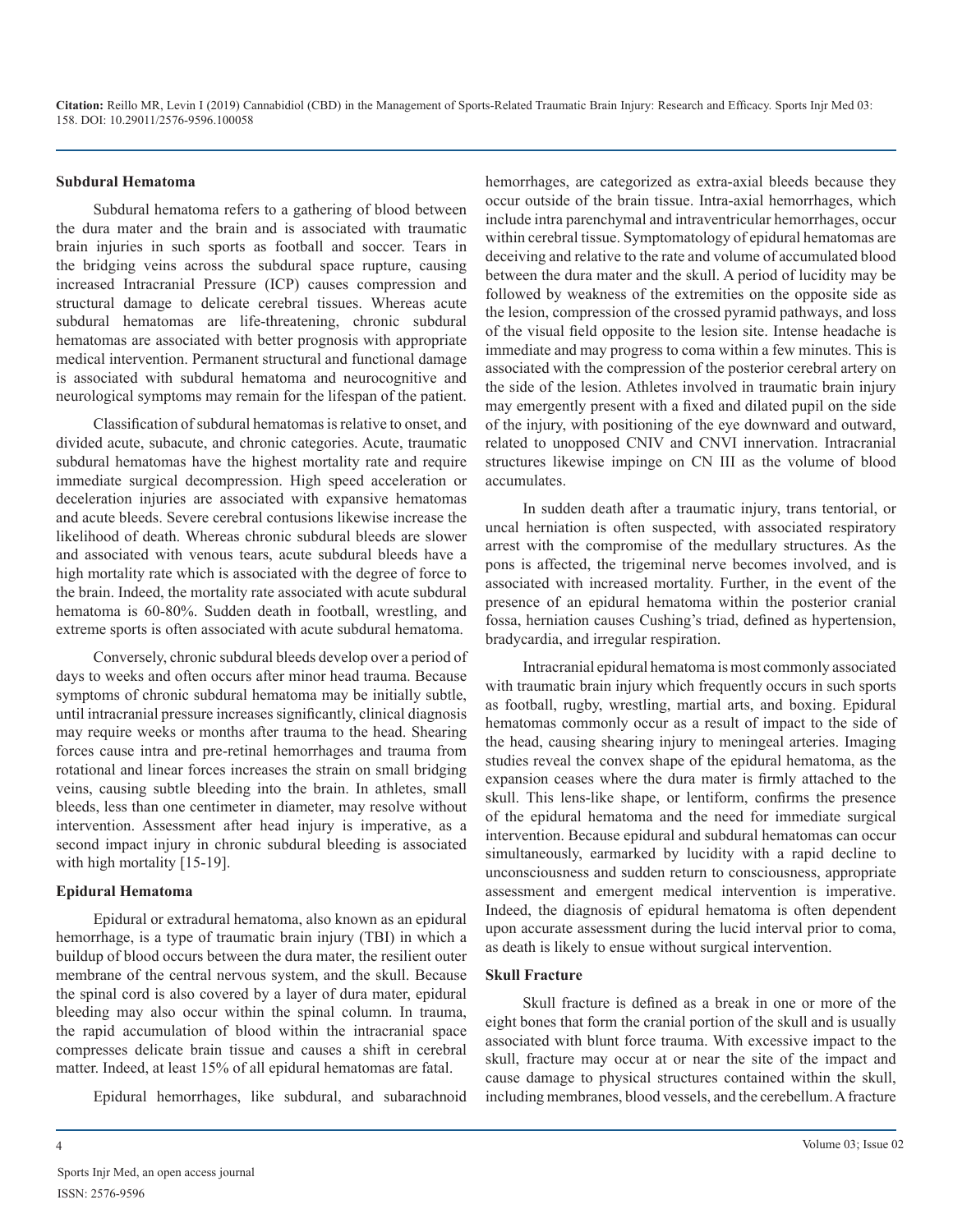in the skull of healthy athletes indicates that exceptional force has been applied and always causes concussion, with or without the loss of consciousness. Compound fractures, which lacerate the epidermis and meninges or impede the paranasal sinuses and the middle ear structures allowing the external environment to come into contact with the cranial cavity occur with frequency in competitive sports, including football and lacrosse. Contamination with residue from the playing field increases the likelihood of bacterial infection and encephalopathy.

Skull fractures are categorized as linear, depressed, diastatic, and basilar. Linear fractures occur most frequently and usually require no surgical intervention. Depressed fractures, which are often associated with traumatic injuries in such sports as lacrosse and baseball, are usually comminuted with bone displaced inward, requiring surgical intervention to repair cerebral tissue. Diastic fractures, which widen the sutures of the skull, occur among young children. finally, basilar fractures, which affect the bones at the base of the skull, occur most commonly in contact sports, such as mixed martial arts and boxing.

In the presence of concussion, assessment for compound skull fracture is of critical importance. The complexity of the immediate cascade of cellular inflammatory processes and the possibility of the introduction of bacteria from the external environment places the athlete at exceptional risk for complex neurological and immunological complications. Because athletes are predominantly healthy individuals affected by traumatic brain injury, the impact of sudden loss of neuropsychological function is devastating. The development and implementation of accurate emergent care for the athlete in the arena is imperative and warrants the establishment of universal practices which include neurocognitive and imaging assessments. Rehabilitative interventions, which will be discussed in a subsequent chapter are recommended for universal adaptation as well [20-21].

# **Second-Impact Syndrome**

Second-Impact Syndrome, (SIS), occurs when the cerebellum swells rapidly after an individual sustains a second impact while the brain is inflamed from an initial trauma, resulting in death or catastrophic disability. The second impact, which may be mild or profound, may occur minutes or weeks after an initial impact, causing the cerebral arterioles to become dysregulatory, causing massive cerebral edema. The metabolic dysfunction and rapid increase in intracranial pressure causes uncal and cerebellar brain herniation, a condition in which brain tissue is no longer contained by the skull.

# **Coup and Contrecoup Injuries**

In traumatic brain injury, a coup injury occurs under the site of actual impact and a contrecoup injury occurs on the opposing side from the site of the connecting force. Coup and contrecoup injuries are categorized as focal brain injuries, which produce cerebral contusions. Abrupt deceleration of the head, which causes cerebral impact with the skull, associated with contact sports such as football, rugby, soccer, and basketball, causes metabolic changes, including the release of TAU proteins, and chronic cerebral inflammation. Awareness of the mechanism of focal traumatic brain injuries is imperative in the management of the neurocognitive and neurodegenerative disorders associated with coup and contrecoup injuries.

# **Chronic Traumatic Encephalopathy (CTE)**

Chronic Traumatic Encephalopathy (CTE), a progressive neurodegenerative disease, is associated with repetitive traumatic injury to the brain, including diffuse axonal injury, concussion and coup and contrecoup injuries. Research published in November of 2016 revealed that the inflammatory process which is initiated at the time of injury is progressive, causes immediate metabolic changes in the cerebellum, and the release of hyper phosphorylated TAU proteins which entangle the brain. Symptomatology of CTE includes mood disorders, rage, depression, and dementia. Disorders which mimic Parkinson's and ALS are common with CTE, which affects CB1 and CB2 receptors within the endocannabinoid system, causing aberrant neurotransmitter communication, and augmenting serotonin and dopamine responses. Diagnosis of CTE is now possible with SPECT scan in living patients and intervention with cannabidiol is warranted. CTE has been highlighted as a critical medical condition in football, basketball, boxing, martial arts, kick boxing, wrestling, and soccer, but is likely in any sport after even mild head trauma. The key point in traumatic brain injury is the comprehension of the importance of the continued cascade of metabolic and neurophysiological changes associated with inflammation which progresses over the lifespan. The incidence of CTE among young male and female athletes warrants the need to provide education, phytocannabinoid therapy preventatively as a neuroprotective measure, and post-injury with rehabilitation immediately after a traumatic brain injury to reduce inflammation, restore the function of the endocannabinoid, and reduce pain and the degree of neurological deficits.

# **Traumatic Brain Injury**

Traumatic Brain Injury (TBI), also known as intracranial injury, is caused by external force on the skull (closed) or via perforation of the skull (penetrating). TBI can occur as a consequence of a sudden acceleration or deceleration within the cranium or via a complex combination of movement and sudden impact upon the skull. Brain trauma causes an immediate inflammatory response, regardless of the severity of the impact. Metabolic changes include changes in cerebral blood flow and intracranial pressure, metabolic fluctuations, including a burst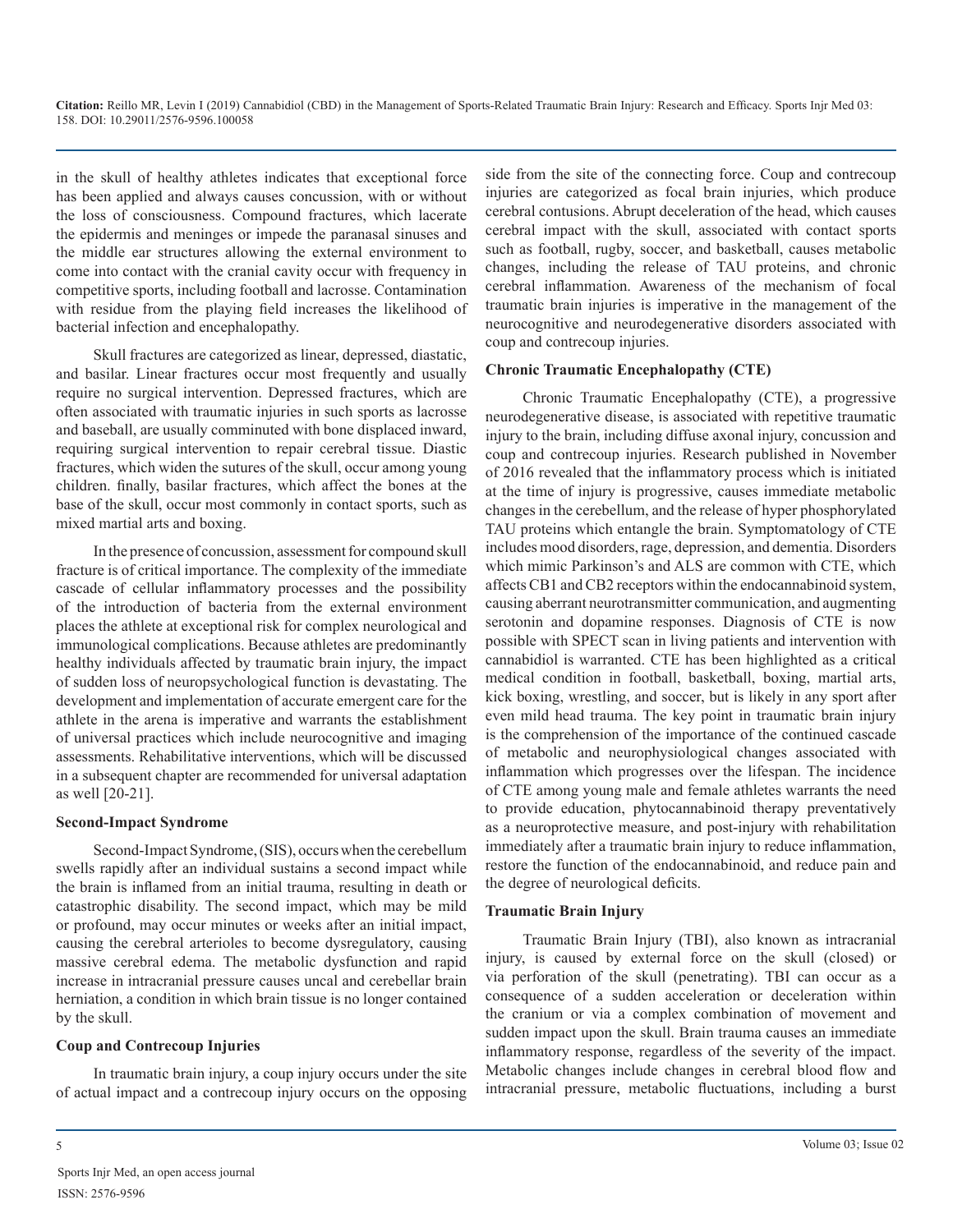of nitric oxide followed by a rapid intracellular decline, and the expression of TAU proteins into the cerebellum. The release of the TAU proteins is directly associated with the development of chronic traumatic encephalopathy (CTE), a neurodegenerative and neurocognitive disease. The key point of research completed in November of 2016 is that the inflammatory response following cerebral injury is progressive and has extensive detrimental effects upon the individual's cognitive, social, emotional, and behavioral patterns. Less than ten percent of structural changes are visible on MRI and SPECT scan has recently been employed to visual CTE in living patients. However, inflammatory processes negatively impact the brain prior to visibility on imaging scans. In athletics, diffuse axonal injury, concussion, and coup-contra coup injuries initiate the progressive inflammatory responses which are associated with depression, rage, headache, confusion, memory loss, Parkinson's disease, and ALS.

Traumatic brain injury is classified based upon the severity of the anatomical features of the injury and the causative force, or mechanism. Mechanism-related classification divides TBI into closed and penetrating head injury. Severity of the injury may be cited as mild, moderate, or severe. The Glascow Coma Scale (GCS) is the most commonly utilized system for tracking the severity of TBI. The scale grades a person's level of consciousness on a scale of 3 to 15 based upon verbal, motor, and reactionary ocular testing. A GCS of 13 or greater is noted as mild, 9-12 as moderate, and 8 or below as severe. GCS is useful as an assessment instrument, but has no predictive outcome value. A current model developed by the Department of Defense employs three systems of assessment, the Glascow Coma Scale (GCS), the Posttraumatic Amnesia Scale (PTA), and the Loss of Consciousness Scale (LOC). Additional assessments are based upon imaging studies and physiological markers such as Intracranial Pressure (ICP).

Additional systems classify TBI according to pathological features. For example, a cerebral assessment may determine the presence and location of lesions, whether extra-axial, which occur within the skull but external to the brain, or intra-axial, which occur within the brain tissue. Damage from TBI may be described as focal or diffuse and located within specific or generally, across various regions of the brain. Concomitant use of these classifications allows the clinician to thoroughly document the traumatic brain injury.

While diffuse injury manifests with little apparent damage in neuroimaging studies, inflammatory processes can be detected in serum and spinal fluid studies which assess the presence of cytokines and TAU proteins. In 2016, researchers at Boston University confirmed that SPECT scans are useful in determining the presence of CTE as well as diffuse axonal injury, inflammatory processes secondary to mild concussion, and widespread damage to the white matter and cerebral hemispheres. Whereas cerebral

edema and profound lesions and hemorrhages are visible on CAT and MRI, the determination of inflammation secondary to mild traumatic brain injury is critical, since cumulative injuries increase the likelihood of CTE.

Symptoms of traumatic brain injury vary according to the functions of the affected area. Focal injuries, for example, most frequently occur in the orbitofrontal cortex and the anterior temporal lobes of the brain. These regions are involved in social behavior, regulation of emotions, olfaction, and decision-making. Hence, manifestations of TBI such as rage, depression, diminished impulse control, and poor judgement are common among athletes who sustain focal injuries. Cerebral laceration and hematomas also affect language and motor centers, producing aphasia and hemiparesis respectively. And, while the severity of symptoms varies according to the degree of injury, traumatic brain injury symptomatology includes unconsciousness, inability to remember the cause of the injury or events that occurred immediately before or up to 24 hours after the event, confusion and disorientation, difficulty remembering new information, headache, dizziness, blurry vision, nausea and vomiting, tinnitus, default with speech, and mood fluctuations. And, where it was previously understood that concussive injury resolves completely without intervention, research now indicates that even mild brain trauma initiates a sustained inflammatory process which may culminate in the development of permanent neurological impairment.

One of the most significant complications of traumatic brain injury is the pattern of sleep disruption or somnipathy. This manifestation of traumatic brain injury interferes with physical, mental, emotional, and social function. Dyssomnias, parasomnias, circadian rhythm sleep disorders, sleep apnea, narcolepsy, hypersomnia, cataplexy, and sleeping sickness from subclinical infection and structural damage are frequent manifestations of traumatic brain injury. In traumatic brain injury, the allostatic load associated with sleep disorders increases mortality significantly from cerebral ischemia, diabetes, and myocardial infarction. The allostatic load is defined as the cumulative effect of physiological stress on the body related to chronic exposure to fluctuating and heightened neuronal and neuroendocrine responses. In athletes, the immunological, cardiovascular, and neurological systems are affected by continuously elevated levels of epinephrine and cortisol levels. Homeostasis is maintained in the short-term when these systems are fully functional [1]. However, longitudinal reactive oxidative stressors cause chemical imbalances in the autonomic nervous system and central nervous

system, diminishing circulating cannabinoids and affecting CB1 and CB2 receptors. The cascade effect of the immunological response to mild traumatic brain injury facilitates the early development of chronic traumatic encephalopathy in athletes. Indeed, the illusion of health among athletes masks the significance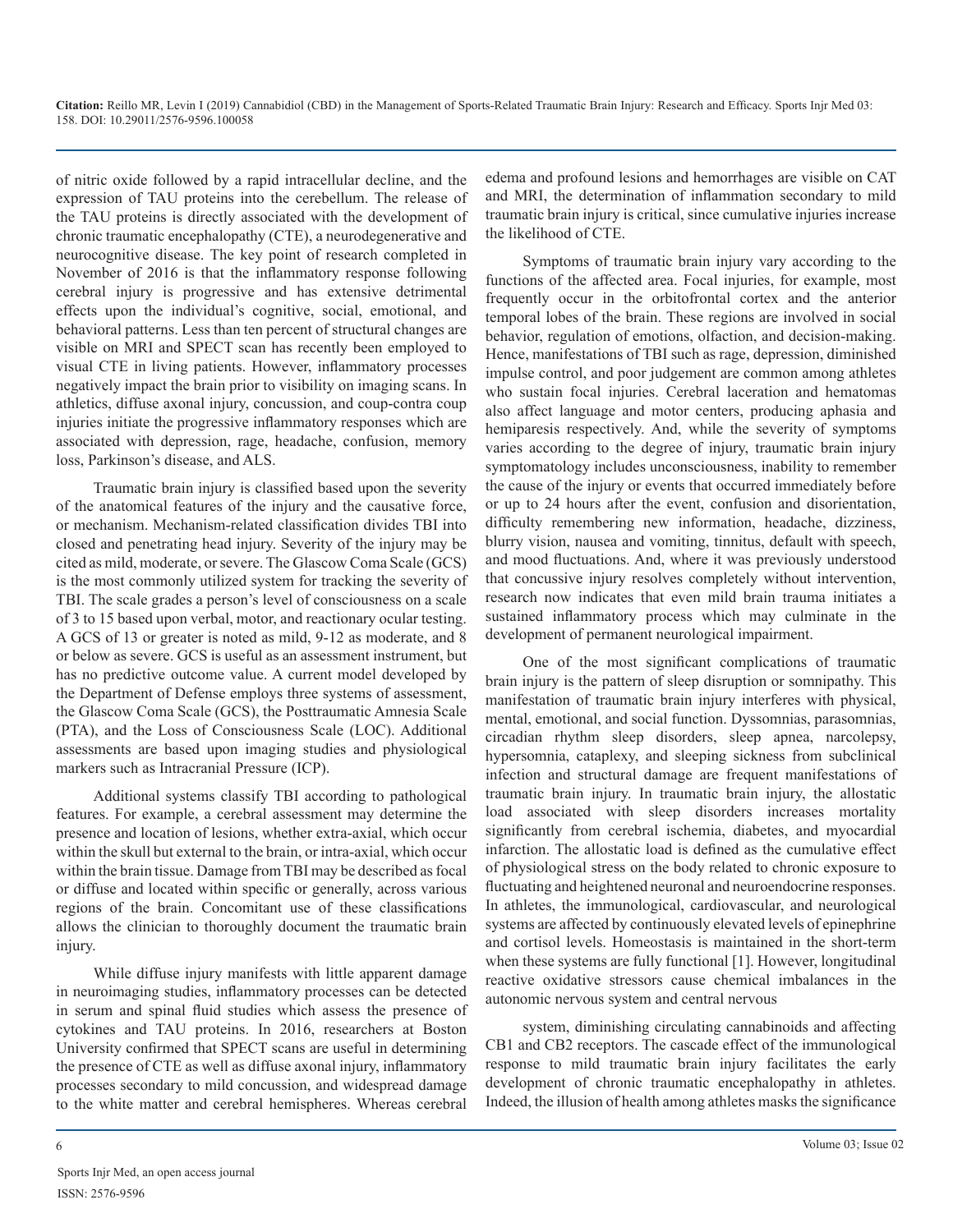of underlying inflammatory processes which often culminate in severe or rapidly progressive neurological deterioration following cessation of participation in such sports a football, basketball, soccer, boxing, and martial arts.

#### **Cognitive and Psychiatric Effects of Traumatic Brain Injury**

#### **Regions of The Brain and Their Function**

The responsibility for all human thought and movement lies within the cerebellum. The ability to interact with the environment, communicate with others, and discern sensory information and language is contingent on the level of cerebral intracellular and extracellular function. The endocannabinoid system provides the circuitry via the CB1 and CB2 receptors to facilitate synaptic communication between cerebral centers and the spinal cord, maintain homeostasis, and neurochemical balance. Inadequate levels of cannabinoids affect hormonal and biochemical processes which directly affect regions of the brain, causing aberrant emotional, social, behavioral, and physical responses. Indeed, traumatic brain injury, is a primary source of endocannabinoid imbalance in athletes, causing inflammatory processes which affect circulating cannabinoid levels and cause a subtle and progressive decline in cerebral function. Comprehension of the regions of the brain and their respective function is imperative in the assessment of the traumatically brain injured athlete and in the development of an effective plan for remediation.

Analysis of the composition of the human brain reveals a complex array of systems which are intricately balanced to optimize function of the body. Traumatic brain injury, therefore, disrupts the equilibrium of this delicate system, causing an inflammatory effect which adversely affects cognition, emotional balance, and social function. In greater than 35% of individuals who have sustained concussion or mild TBI, persistent symptoms can permanently impact an individual's ability to return to daily functioning. Physical symptoms, including headache, nausea, fatigue and dizziness, cognitive symptoms, including memory, attention and executive function impairments, and mental health concerns, including depression, anxiety and post-traumatic stress disorder, are commonly observed among athletes who sustain mild to moderate head injury.

Cognitive impairments secondary to Traumatic Brain Injury (TBI) are substantial sources of morbidity for affected individuals, their family members, and society. Neurocognitive consequences of all levels of TBI include disturbances of attention, memory, and executive functioning. The disturbances of attention and memory are particularly problematic for patients because disruption of these relatively basic cognitive functions exacerbate additional disturbances in executive function, communication, and other relatively more complex cognitive functions. The increased incidence of psychiatric syndromes associated with TBI requires

a through neuropsychiatric assessment to minimize the potential for progressive neurocognitive manifestations associated with TBI. Research indicates that mild inflammatory processes impede cognitive and neuropsychiatric function in traumatic brain injury. Manifestations may include memory impairments, difficulty with new learning, difficulty with attention and concentration, reduced speed and flexibility of thought processing, impaired problem solving skills, problems with planning, organization, and decisionmaking, expressive and receptive aphasia, impaired judgement pertaining to safety, impaired writing skills, amnesia, difficulty with multi-tasking, and anomia (can't name).

Psychiatric manifestations of traumatic brain injury include an array of clinical presentations including major depression, anxiety, schizophrenia, bipolar disorder, and psychosis. Athletes with a history of TBI are at increased risk for rage, suicidal ideation, homicidal ideation, and disconnectedness. Interventions include cannabidiol to facilitate cerebral plausticity, reduce inflammation, and correct neuronal malfunction.

#### **Assessment of Traumatic Brain Injury in Athletes**

Traumatic brain injury in athletes is of paramount importance. In 2016, the ability to discern chronic Traumatic Encephalopathy (CTE) in living individuals using SPECT scanning and TAU serum and cerebrospinal fluid specimens provided insight into the epidemic of CTE among athletes of all ages and skill levels. Whereas CT scan and MRI were used in the past, research indicated that less than 10 percent of all concussive injuries were evident upon these types of imaging studies. Post-mortem examinations have revealed the extensive damage among young male athletes who participated in football and correlations have been made pertaining to behavior patterns and these post mortem examinations. It is currently understood that even mild injury to the brain causes an inflammatory response with progressive deterioration. The concept of resolution of concussive injury without intervention has been reassessed in current medical research. Interventions which employ hyperbaric oxygen therapy, cannabidiol, and rehabilitation are outlined in a subsequent chapter and are imperative in light of the reality of chronic cerebral inflammation following traumatic brain injury.

The assessment of the type of cerebral injury and symptoms as well as the comprehension of the type of micro-traumatic injury affecting the brain is critical in the management of the athlete with TBI. The following chart outlines specific injuries and correlating activities which cumulatively affect the individual, increasing inflammation and contributing to TAU protein expression. Because CT and MRI scans are inaccurate and SPECT scans are not readily available, the use of serum TAU protein levels and psychometric assessments are necessary in the determination of traumatic brain injury. Baseline psychometric and color vision testing is recommended with repeated testing following injury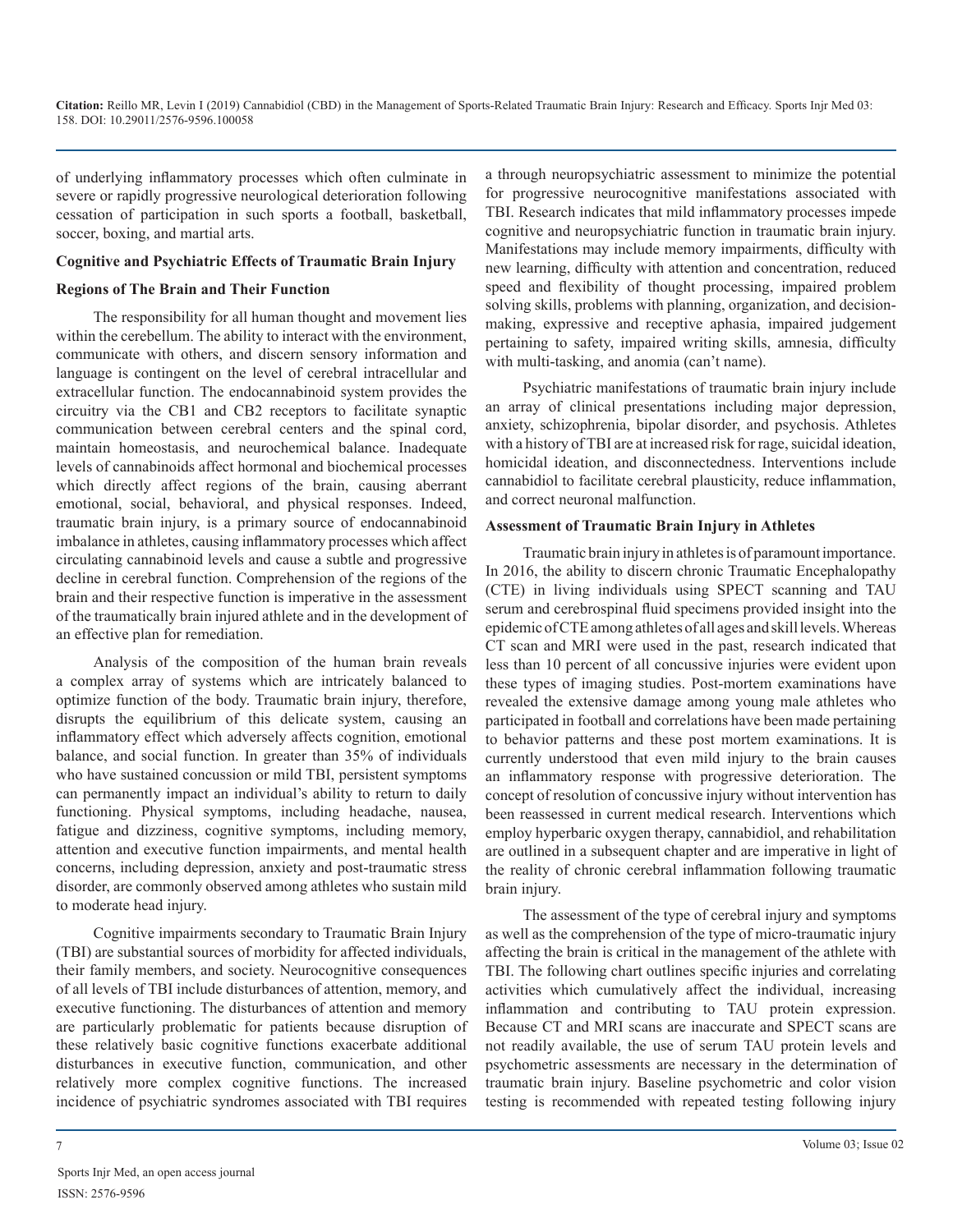and/or post-game to detect subtle inflammatory processes with the intent of providing early intervention prior to the development of neurodegenerative disease processes which often manifest as depression, rage, cognitive impairment, and poor decision-making.

# **Athlete Assessment Chart**

| Athlete Injury Assessment<br>Chart                                                                                                | Clinically Defined<br>Symptoms per Literature                                                                                                                                                                                                                | Specific Claimant's<br>Symptoms                                                                                     | Micro-Traumatic<br>Activities which Directly<br>Contribute or Cause the<br>Diagnosis                                                                                                                                                                       | Specific Athlete's Micro-<br><b>Traumatic Activities</b>                                                                                                                                                                                                                       |
|-----------------------------------------------------------------------------------------------------------------------------------|--------------------------------------------------------------------------------------------------------------------------------------------------------------------------------------------------------------------------------------------------------------|---------------------------------------------------------------------------------------------------------------------|------------------------------------------------------------------------------------------------------------------------------------------------------------------------------------------------------------------------------------------------------------|--------------------------------------------------------------------------------------------------------------------------------------------------------------------------------------------------------------------------------------------------------------------------------|
| Non-Specific<br>Encephalopathy<br>(Global brain damage)                                                                           | Permanent (or<br>degenerative) brain injury<br>with common neurological<br>symptoms including loss<br>of cognitive function,<br>subtle personality changes,<br>inability to concentrate,<br>lethargy, and depressed<br>consciousness.                        | Loss of cognitive<br>function,<br>schizophrenia,<br>bipolar disorder,<br>depression,<br>inability to<br>concentrate | Repetitive closed head<br>injuries, concussive<br>injuries, internal cerebral<br>impact against skull,<br>repetitive impact against<br>occipital area radiating to<br>frontal lobe                                                                         | Repetitive impact with<br>opponents elbows to head,<br>rebounding, impact with<br>opponents causing internal<br>cerebral shift against skull,<br>impact against floor, ball, and<br>inanimate objects                                                                          |
| Secondary Infection                                                                                                               | Suspected or confirmed<br>infection, such as staph or<br>strep                                                                                                                                                                                               | Fatigue, fever                                                                                                      | Contact with playing<br>surface, contaminated<br>equipment                                                                                                                                                                                                 | Immune suppression, immune<br>dysfunction                                                                                                                                                                                                                                      |
| Epileptogenicity<br>(Micro and macro abnormal<br>brain activity and seizures)                                                     | A chronic condition in<br>which brain neurons fire<br>in a hyper-synchronous<br>manner, also referred to as<br>a seizure.                                                                                                                                    | Headaches, tremor,<br>changes in level of<br>consciousness                                                          | Repetitive closed head<br>injuries, concussive<br>injuries, internal cerebral<br>impact against skull,<br>repetitive impact against<br>occipital area radiating to<br>frontal lobe                                                                         | Repetitive impact with<br>opponents elbows to head,<br>rebounding, impact with<br>opponents causing internal<br>cerebral shift against skull,<br>impact against floor, ball, and<br>inanimate objects                                                                          |
| Sleep Disruption<br>(Insomnia, daytime<br>sleepiness, cessation of<br>breathing during sleep)                                     | Dyssomnias are a broad<br>classification of sleep<br>disorders that result from<br>problems in initiating or<br>maintaining sleep or of<br>excessive sleepiness, and<br>are characterized by a<br>disturbance in the amount,<br>quality, or timing of sleep. | Interrupted sleep,<br>minimal sleeping<br>time, poor quality<br>of sleep                                            | Repetitive closed and<br>concussive injuries to the<br>brain with and without<br>loss of consciousness<br>causing diffuse neuronal<br>damage in region of<br>repetitive impact with<br>dissemination throughout<br>the brain                               | Repetitive impact with<br>opponents elbows to head,<br>rebounding, impact with<br>opponents causing internal<br>cerebral shift against skull,<br>impact against floor, ball, and<br>inanimate objects                                                                          |
| Dysfunction of<br>Corticospinal Pathway<br>(Pain and numbness in<br>limbs, limited range of<br>motion in limbs, back and<br>neck) | Dysfunction resulting from<br>damage to the white matter<br>motor pathway starting at<br>the cortex that terminates<br>on motor neurons in the<br>spinal cord which controls<br>the movements of the limbs<br>and trunk.                                     | Pain, numbness,<br>and weakness in<br>the limbs, spine,<br>neck, hands, and<br>feet                                 | Repetitive closed head<br>injuries, concussive<br>injuries, internal cerebral<br>impact against skull,<br>repetitive impact against<br>occipital area radiating<br>to frontal lobe, and<br>repetitive impact in<br>cervical, spinal, and<br>lumbar regions | Repetitive impact with<br>opponents elbows to head,<br>rebounding, impact with<br>opponents causing internal<br>cerebral shift against skull,<br>impact against floor, ball, and<br>inanimate objects, direct impact<br>to cervical, spinal, and lumbar<br>regions during play |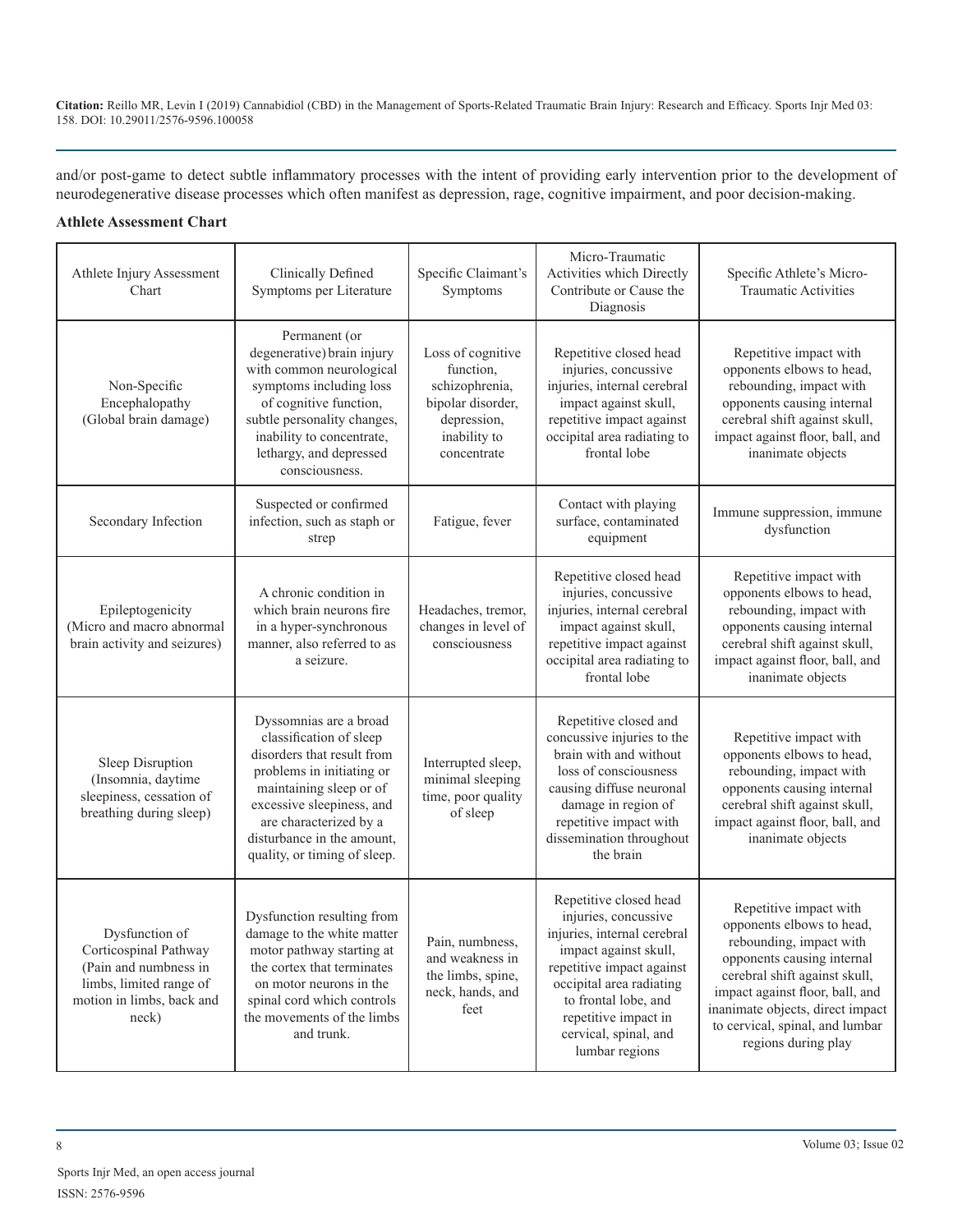| Cognitive Dysfunction<br>(Changes in mood, behavior,<br>memory and decision<br>making)                                                                                                                                                                                                          | A category of mental<br>health disorders that<br>primarily affect learning,<br>memory, perception, and<br>problem solving, and<br>include amnesia, dementia,<br>and delirium. Causes vary<br>between the different<br>types of disorders but most<br>include damage to the<br>memory portions of the<br>brain. | Loss of cognitive<br>function,<br>schizophrenia,<br>bipolar disorder,<br>depression,<br>inability to<br>concentrate                                                         | Repetitive closed head<br>injuries, concussive<br>injuries, internal cerebral<br>impact against skull,<br>repetitive impact against<br>occipital area radiating to<br>frontal lobe                             | Repetitive impact with<br>opponents elbows to head,<br>rebounding, impact with<br>opponents causing internal<br>cerebral shift against skull,<br>impact against floor, ball, and<br>inanimate objects  |
|-------------------------------------------------------------------------------------------------------------------------------------------------------------------------------------------------------------------------------------------------------------------------------------------------|----------------------------------------------------------------------------------------------------------------------------------------------------------------------------------------------------------------------------------------------------------------------------------------------------------------|-----------------------------------------------------------------------------------------------------------------------------------------------------------------------------|----------------------------------------------------------------------------------------------------------------------------------------------------------------------------------------------------------------|--------------------------------------------------------------------------------------------------------------------------------------------------------------------------------------------------------|
| Alloplasticity<br>(Changes in brain effecting<br>systems that control<br>hormones causing medical<br>issues, such as diabetes,<br>stroke, eating disorders and<br>obesity)<br>-allostasis and<br>allostatic load<br>-central nervous<br>system<br>-neuroendocrine<br>-immune system<br>Activity | Neuroplastic changes in<br>the brain that may involve<br>individual neurons, or<br>at whole-brain scales in<br>response to an injury or<br>prolonged stress.                                                                                                                                                   | Loss of cognitive<br>function,<br>schizophrenia,<br>bipolar disorder,<br>depression,<br>inability to<br>concentrate                                                         | Repetitive closed head<br>injuries, concussive<br>injuries, internal cerebral<br>impact against skull,<br>repetitive impact against<br>occipital area radiating to<br>frontal lobe                             | Repetitive impact with<br>opponents elbows to head,<br>rebounding, impact with<br>opponents causing internal<br>cerebral shift against skull,<br>impact against floor, ball, fixed<br>objects          |
| Cervical Spine Injuries<br>(Damage to the spine<br>causing problems with<br>movement and numbness)                                                                                                                                                                                              | Damage to the cervical<br>region of the spinal cord<br>that causes changes in its<br>function. These changes<br>may translate into loss of<br>muscle function, sensation,<br>or autonomic function in<br>parts of the body controlled<br>by the cervical spinal cord.                                          | Pain in neck<br>and upper back,<br>headaches, loss of<br>motor function in<br>hands, numbness<br>and tingling in<br>hands and digits,<br>loss of range of<br>motion in neck | Repetitive closed head<br>injuries, concussive<br>injuries, internal cerebral<br>impact against skull,<br>repetitive impact against<br>occipital area radiating<br>to frontal lobe, cervical<br>spine injuries | Repetitive impact with<br>opponents elbows to head and<br>neck, rebounding, impact with<br>opponents causing internal<br>cerebral shift against skull,<br>impact against floor, ball, fixed<br>objects |
| Oral-Maxillofacial Injuries<br>(Injuries to face, teeth, head<br>and jaw causing difficulty in<br>chewing, speech impairment<br>and pain)<br>-fracture/dislocation<br>-nerve damage                                                                                                             | Injuries to the head, neck,<br>face, jaw and the hard and<br>soft tissues of these areas.                                                                                                                                                                                                                      | Headaches, pain<br>in the face, loss<br>of teeth, chewing<br>difficulties, pain in<br>jaw and sinuses                                                                       | Repetitive facial injuries<br>related to impact to face,<br>jaw, teeth, and head                                                                                                                               | Repetitive impact with<br>opponents elbows to head and<br>neck, rebounding, impact with<br>opponents causing internal<br>cerebral shift against skull,<br>impact against floor, ball, fixed<br>objects |
| Rotator Cuff and Brachial<br>Plexus Injuries                                                                                                                                                                                                                                                    | Injuries and damage to the<br>muscles, ligaments, nerves<br>and/or tendons of the arm<br>and shoulder.                                                                                                                                                                                                         | Pain, loss strength<br>in arms and torso,<br>muscle wasting<br>and diminished<br>motor control                                                                              | Repetitive impact to<br>shoulders and upper<br>torso, neck, repetitive<br>execution of movements<br>including throwing and<br>catching.                                                                        | Repetitive throwing,<br>rebounding, impact with<br>players, inanimate objects,<br>strain and minimal recovery<br>time after injury                                                                     |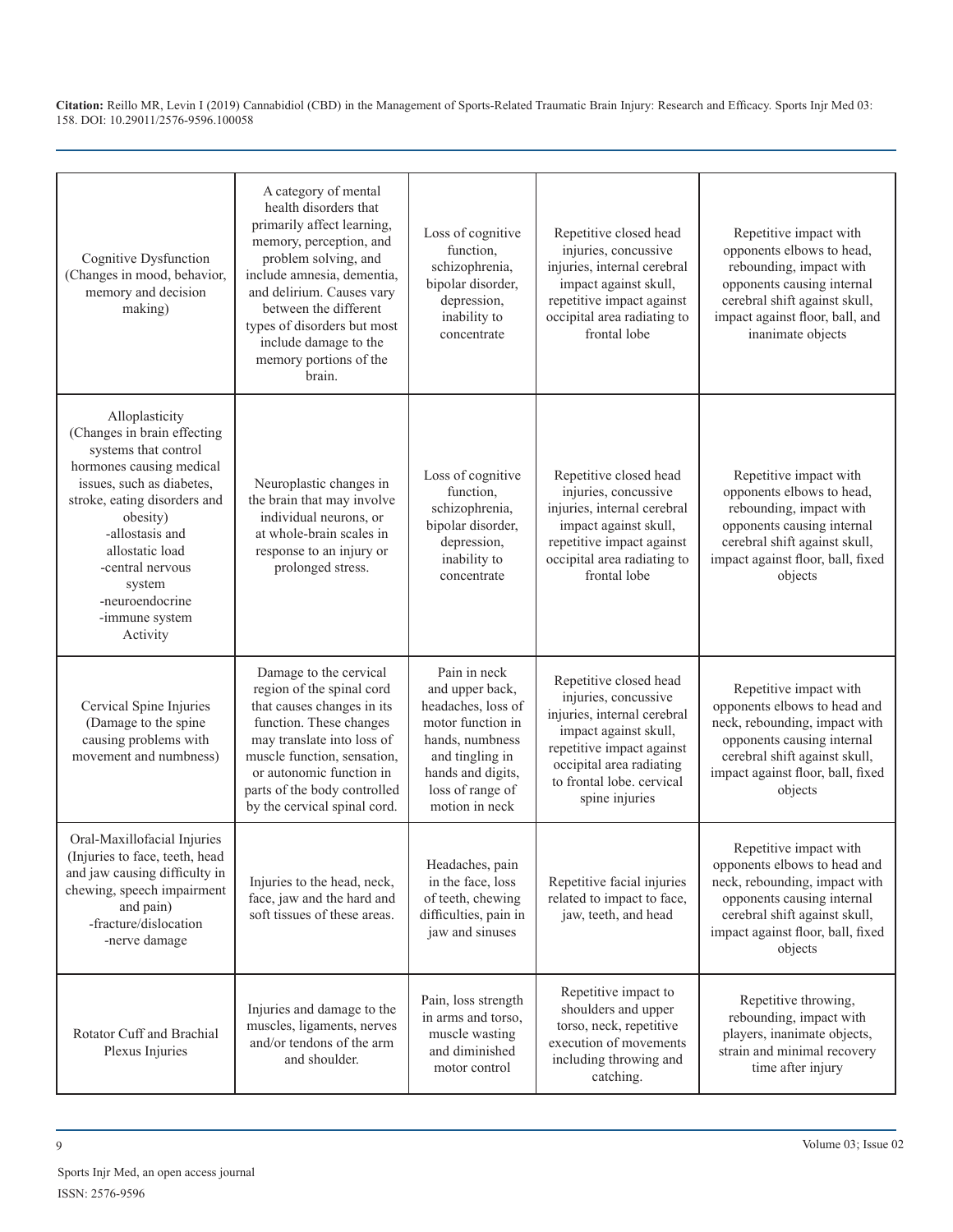| Orthopedic Injuries<br>(Injuries to joints and<br>ligaments of the hips,<br>knees, ankles, feet, wrists<br>and hands that cause pain,<br>limited range of motion and<br>loss of use) | Injuries and damage to the<br>musculoskeletal system<br>including bones, joints,<br>ligament and nerves. | Pain in limbs, hips,<br>ankles, hands.<br>arms, and legs<br>and loss of motor<br>function, fatigue<br>with exertion              | Repetitive injuries to<br>the spinal column and<br>muscles secondary to<br>throwing, rebounding,<br>player impact                                                                                                                                     | Repetitive throwing,<br>rebounding, impact with<br>players, inanimate objects,<br>strain and minimal recovery<br>time after injury                                                                                                                |
|--------------------------------------------------------------------------------------------------------------------------------------------------------------------------------------|----------------------------------------------------------------------------------------------------------|----------------------------------------------------------------------------------------------------------------------------------|-------------------------------------------------------------------------------------------------------------------------------------------------------------------------------------------------------------------------------------------------------|---------------------------------------------------------------------------------------------------------------------------------------------------------------------------------------------------------------------------------------------------|
| Auditory Injury<br>(Damage to the anatomical<br>components of the ear, loss<br>of hearing, ringing in the<br>ears)                                                                   | Injuries and damage to<br>the ear and the process of<br>hearing                                          | Loss of hearing,<br>ringing in the<br>ears, difficulty<br>understanding<br>language                                              | Repetitive closed head<br>injuries, concussive<br>injuries, internal cerebral<br>impact against skull,<br>repetitive impact against<br>occipital area radiating<br>to frontal lobe, cervical<br>spine injuries                                        | Repetitive impact with<br>opponents elbows to head and<br>neck, rebounding, impact with<br>opponents causing internal<br>cerebral shift against skull,<br>impact against floor, ball, fixed<br>objects                                            |
| Ocular Injuries<br>(Damage and injury<br>to the eye(s), loss of<br>vision, cataracts, macular<br>degeneration)                                                                       | Injury, damage, and<br>disorders affecting the eye<br>and the process of vision.                         | Changes in<br>visual acuity<br>and low vision.<br>Predisposition<br>to cataracts<br>and macular<br>degeneration in<br>later life | Repetitive closed head<br>injuries, concussive<br>injuries, internal cerebral<br>impact against skull,<br>repetitive impact against<br>occipital area radiating<br>to frontal lobe, cervical<br>spine injuries. Exposure<br>to UV and arena lighting. | Repetitive impact with<br>opponents elbows to head and<br>neck, rebounding, impact with<br>opponents causing internal<br>cerebral shift against skull,<br>impact against floor, ball, and<br>fixed objects. Exposure to UV<br>and arena lighting. |

#### **Concussion and Traumatic Brain Injury in Football**

American football poses the greatest risk for concussive injury for athletes. Indeed, the chance of experiencing a traumatic brain injury exceeds 75%. The physiology of impact between players of the game and players and the playing field account for the high incidence of concussive injury. Comprehension of the mechanical aspects of brain injuries associated with football is vital in the assessment of the athlete.

The adult brain is a three-pound organ, surrounded by cerebral spinal fluid, located inside the skull. The cerebral spinal fluid is intended to act as a shock absorber for minor impact to the "floating" brain: not buffer severe blows to the head associated with football. A concussion occurs, for example, when the brain moves rapidly inside and against the skull. A direct impact to the head or whiplash effect to the body causes the brain to accelerate and strike the inner skull, called the coup. When the head decelerates, and the motion ceases, the brain then hits the opposite side of the inner skull, called the contrecoup. In football, rotational concussion, in which the head rapidly rotates from one side to another side, causing shearing and straining of brain tissues, likewise causes damage to delicate neuronal pathways within the cerebellum, progressive inflammation, and residual neurological disturbances.

In professional football, the vast majority of concussions are

associated with "T-bone" hits, which occur at the entrance to the ear canal or between the eyes. These hits disrupt the brain's center of gravity, causing a rocking effect, backward and forward with repetitive internal impacts against the skull. Whereas the brain is more flush with the skull in adolescence, the space between the skull and the adult brain increases to one-eighth to one-quarter inches, permitting the opportunity for a ricochet effect off of the skull upon impact and increased cerebral trauma. As a point of reference, the G-force associated with T=bone hits and helmet-to helmet hits range between 100-150 G's. A rolling F-16 fighter jet produces a G-force of 9 to the pilot. Hence, the traumatic brain injuries associated with parietal and temporal lobe impacts are extremely dangerous, and are associated with CTE. The Boston University study indicated a 91% incidence of CTE in deceased college football players. Currently, as SPECT scanning becomes standard practice to identify CTE in living athletes, the statistic is expected to exceed 95% in active players.

Criticism of the NCAA and the NFL regarding the assessment and treatment of concussion in athletes is a critical issue. As the number of traumatic brain injuries increases, exceeding 11 per 1000 exposures, including diffusal axonal injury, concussive injuries, and coup-contracoup injuries, the challenge to assess and intervene immediately is imperative. Because young athletes are being diagnosed with CTE in their twenties and thirties, the need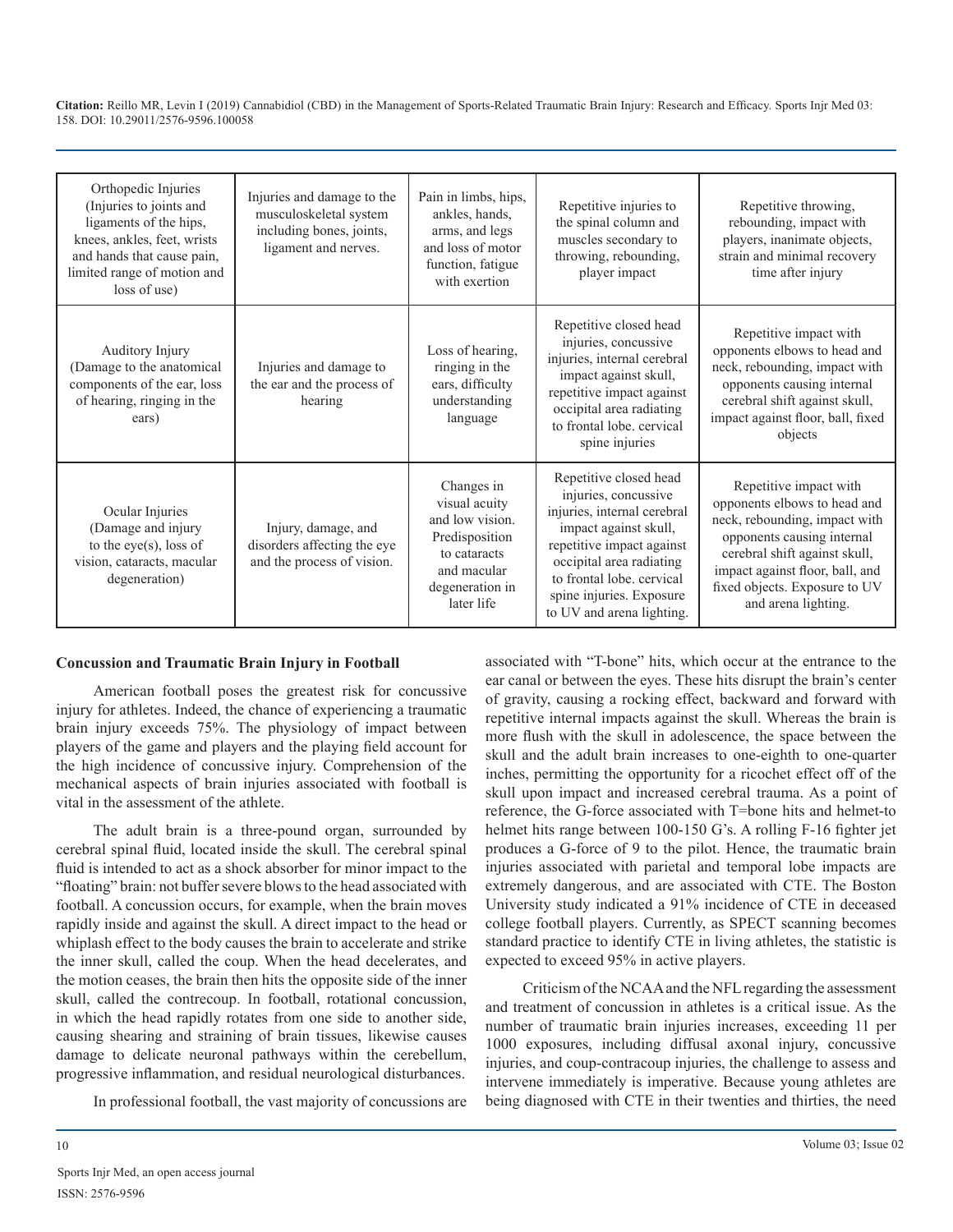for education of athletic trainers, coaches, physicians, and health care practitioners has increased dramatically. Inflammation of the brain leads to progressively debilitating physical and emotional disorders, attention disorders, depression, headache, amnesia and motor diseases. The presence of inflammatory processes in the developing brain, which continues until age 25, is of utmost important to preserve optimal neurological and cognitive development. Comprehension of the full spectrum of injury from field or court through rehabilitation and medical management is imperative for the physician, nurse, athletic trainer, and coach who are in positions of critical decision-making which inevitably affects the well-being of the athlete. Liability for treatment of the injured player is associated with proper medical attention, reinforcing the need for understanding of all of the aspects of injury and intervention. While concussion is not particular to anyone sport, the model of concussive injury in American football will be herein presented to highlight the scope of medical intervention from initial incident through medical rehabilitation.

The force of head-to-head impact is a common source of concussive injury, and subclinical traumatic brain injury, which are associated with progressive cerebral inflammation and the development of chronic traumatic encephalopathy. In head-tohead collision, the G-force increases with speed and weight of the individual players, but can easily exceed 1600 pounds when two 250 pound athletes collide running at a speed of 4.56 seconds. In such incidents, the immediate impact causes a rapid frontal-tooccipital cerebral shift, with internal rebound of the brain within the skull. The athletic trainer, coach, and medical practitioner observe that two players collide with the frontal portion of the helmet, immediately alerting them to the possibility of a concussive injury. The importance of recognizing the type of impact and estimating the relative degree of force is important on the field. For example, if two players are abutting helmets without significant force, the possibility of concussive injury is diminished. Conversely, if two players are moving with acceleration and collide, the potential for concussive injury of one or both players is dramatically increased. In situations where an increased degree of G-force is observed and estimated, concussion may occur and include symptoms such as the immediate loss of consciousness or vertigo, disorientation, headache, tinnitus, nystagmus, nausea and vomiting, and impaired memory. The athlete may remain ambulatory, but experience impaired motor coordination, or become obtunded on the court or field. First responders, which include athletic trainers, assistant and head coaches, and ancillary personnel, must secure stabilization of the player, including maintaining prone position on the field with neck stabilization. Assessment of acute head injury, which includes eye movement, level of consciousness using the Glasgow Coma Scale and the Balance Error Scoring System, which assesses vertigo and the ability to maintain motor function is readily employed. Regardless of the degree of potential head injury,

removal from the field is imperative. Immediate placement of a phone call for paramedic and physician assessment, if available, is mandated for the player with acutely symptomatic head injury and transport to the local emergency room by ground or air, when necessary is warranted.

At this junction, it is critical that the athletic trainer, coach, and medical practitioner comprehend the importance of their actions. Failure to secure medical care for the injured payer or recommendation to allow the athlete to return to play may increase the morbidity and mortality of the athlete.

Second Impact Syndrome (SIS), for example, is an increasingly common phenomenon with devastating consequences. The likelihood of the incidence of Second Impact Syndrome (SIS) increases when return to play erroneously occurs after the occurrence of either a concussive injury or subclinical concussive injury. Second Impact Syndrome (SIS) is characterized by rapid and severe cerebral swelling with a catastrophic outcome. This medical emergency occurs when a second concussive injury is sustained before the resolution of a previous concussion. Because inflammatory processes remain after concussive injury, dysregulation of intracranial pressure and cerebral perfusion ensue, leading to diffuse cerebral edema and possible cerebral herniation. On the field, the athletic trainer, coach, and medical practitioner may observe a direct or indirect impact of varying degree of force. The injured player immediately losses consciousness and emergent care is critical, given the high fatality percentage associated with SIS. First responders on the field may observe dilated pupils, loss of eye movement, loss of consciousness, acute respiratory failure, and/or death of the injured player. Team medical personnel and coaches must be prepared to administer cardiopulmonary resuscitation and facilitate ground or medevac transport of the athlete. In the vast majority of cases, SIS causes death within minutes. In instances where SIS is not fatal, neurosurgery is considered to alleviate the cerebral edema and herniation. The long-term effects in the survivor include loss of motor function, dependency upon mechanical ventilation, loss of cognitive function, loss of memory, paralysis, and seizure disorders. Administration of cannabidiol, which has antispasmodic, antiepileptic, and anti-inflammatory properties, enhances recovery of cognitive and motor function. The key points for the athlete and athletic staff are prevention of SIS incorporation of preventative use of cannabidiol, and the adoption of policies which prevent admission to play when head trauma is suspected or observed.

Traumatic brain injury, which varies with the severity of impact and the individual's immune response, is always medically critical. Cerebral edema and contusion occur immediately and rapidly accelerate. Because athletic trainers and coaches are often unaware of the progression of the cerebral inflammatory response following concussion, education is paramount to both reinforce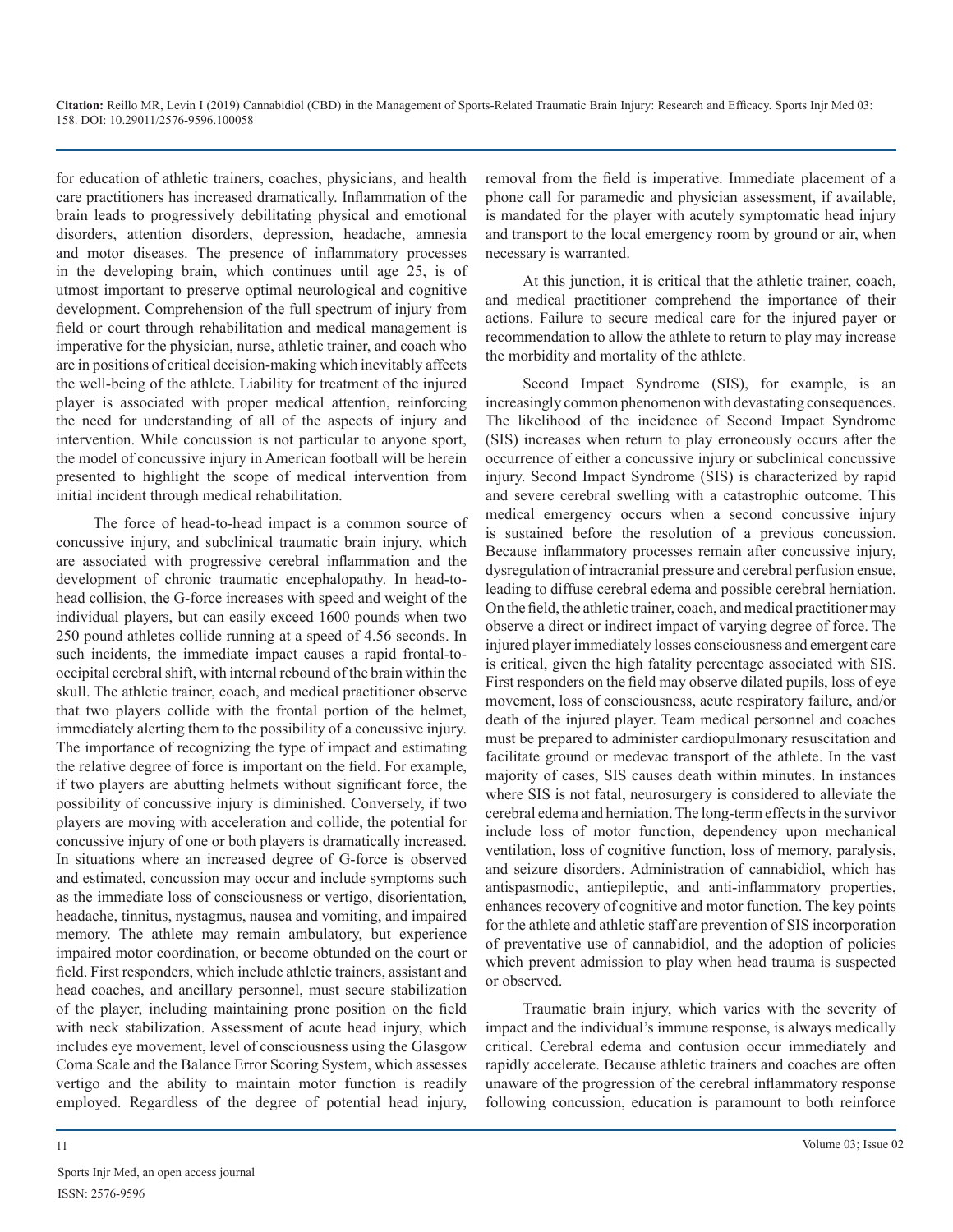the critical need for appropriate intervention for the athlete and reduce the likelihood of morbidity and mortality. In the emergency room or trauma center, immediate efforts are initiated to attempt stabilization, including insertion of intravenous access for fluid administration, linkage for cardiac monitoring, application of cervical spine and head braces, and conduction of imaging studies, including CAT and MRI. Severe concussion may interfere with respiratory status, warranting the application of oxygen via mask or nasal cannula, or intubation for mechanical ventilation when respiratory decompensation has occurred. If cerebral edema is rapidly compromising the neurological and cardiopulmonary status of the injured player, craniotomy is performed to reduce intracranial pressure. In concussive injury where these emergent measures are employed, transport to the intensive care unit follows stabilization in the emergency area. Concussive injuries which are less severe are treated according to the results of the CAT and MRI and symptomatology of the athlete. Discharge of the individual to home, however, following a concussive injury, requires continuous monitoring by the family or support system who is in physical attendance to the injured player. Because progressive cerebral edema or vascular changes may lead to loss of consciousness, seizure activity, disorientation, and death if left untreated, immediate transport to the hospital is warranted if changes occur in the athlete who has experienced head injury.

Concussion in the hospital is treated supportively and includes continuous monitoring and assessment until rehabilitation is possible. It should be noted that chronic progressive inflammation occurs after any degree of traumatic brain injury and is causatively associated with the development of chronic traumatic encephalopathy (CTE). Whereas standard rehabilitation for postconcussion includes rest and abstinence from athletic training and competition, and physical and occupational therapy in severe cases, the use of cannabidiol is herein suggested for remedial intervention. Recent research indicates that the progression of cerebral inflammatory processes and the release of TAU proteins continues after head injury. Recent research indicates that cannabidiol reduces cerebral inflammation, increases cerebral plausticity, and promotes neurogenesis and revascularization of damaged brain tissue. Restoration of cognitive function, motor coordination, memory, verbal expression, and visual acuity accompany reduction in cerebral inflammation. Headache, concentration difficulty, and disorientation are improved and research indicates that athletes who have been administered CBD experience a reduction in pain, anxiety, depression, mood instability, and dissociative behavior [22,23].

Because subclinical brain injury is associated with the development of Chronic Traumatic Encephalopathy (CTE), use of cannabidiol is warranted as a preventative measure to address chronic cerebral inflammation in athletes. Whereas phytocannabinoids may be administered to maintain ideal nitric oxide levels in the non-injured athlete, cannabidiol therapy may be administered routinely to athletes to reduce cerebral inflammation post-competition, even in the absence of concussive injury. The development of CTE, for example, increases with the incidence of subclinical cerebral injuries, which cause the release of TAU proteins and illicit a chronic inflammatory response. Cannabidiol reduces cerebral inflammation and reduces reactive oxidative stress, which is associated with cellular dysfunction. Because the endocannabinoid system is critical in the regulation of immunological and inflammatory responses in the brain, maintenance of the endocannabinoid system is imperative to reduce devastating cellular responses to traumatic brain injury. Administration of cannabidiol is suggested as remediation in the management of post-concussion syndrome, chronic traumatic encephalopathy, and as preventative therapy to thwart chronic progressive inflammatory process in the cerebellum.

#### **Concussion and Traumatic Brain Injury in Basketball**

Basketball has historically been considered a non-contact sport. The rate of concussion and traumatic brain injuries among basketball players has increased over 100% over the past two decades. Women's basketball is second to American football in the number of traumatic brain injuries, followed in the rankings by men's basketball. The degree of brain injury and increased incidence among women is also associated with hormonal fluctuations which alter prothrombin and clotting times in women, permitting prolonged microcirculatory hemorrhages in the brain. Among both genders, traumatic brain injury in basketball is related not only to player-to-player and player to environment contact, but to repetitive rebounding, which forces the spinal column upward, forcing the brain against the frontal portion of the skull. This repetitive, mild to moderate trauma increases the likelihood for the development of frontal lobe cognitive and emotional disorders and, of course, chronic traumatic encephalopathy. Further, the evolution of the game itself permits players to aggressively use their physical body to fight for position, draw contact in the air with other players, and land onto the court with G-forces similar to those experienced in football.

Research published in 2010 in Pediatrics indicated that over 375,000 youths are sent to the emergency room each year due to basketball-related injuries, with 70 percent related to head injury. Collisions with the floor, ball, and player are routinely assessed and reported, especially in youth league competition. However, the diffuse axonal injuries, which occur as a part of the vertical movement associated with the game, are not typically evaluated until cognitive or emotional issues present in the athlete. The symptoms of depression, cognition, rage, confusion, and short term memory loss indicate frontal lobe damage. In light of the use of SPECT scanning for detection of CTE among football players,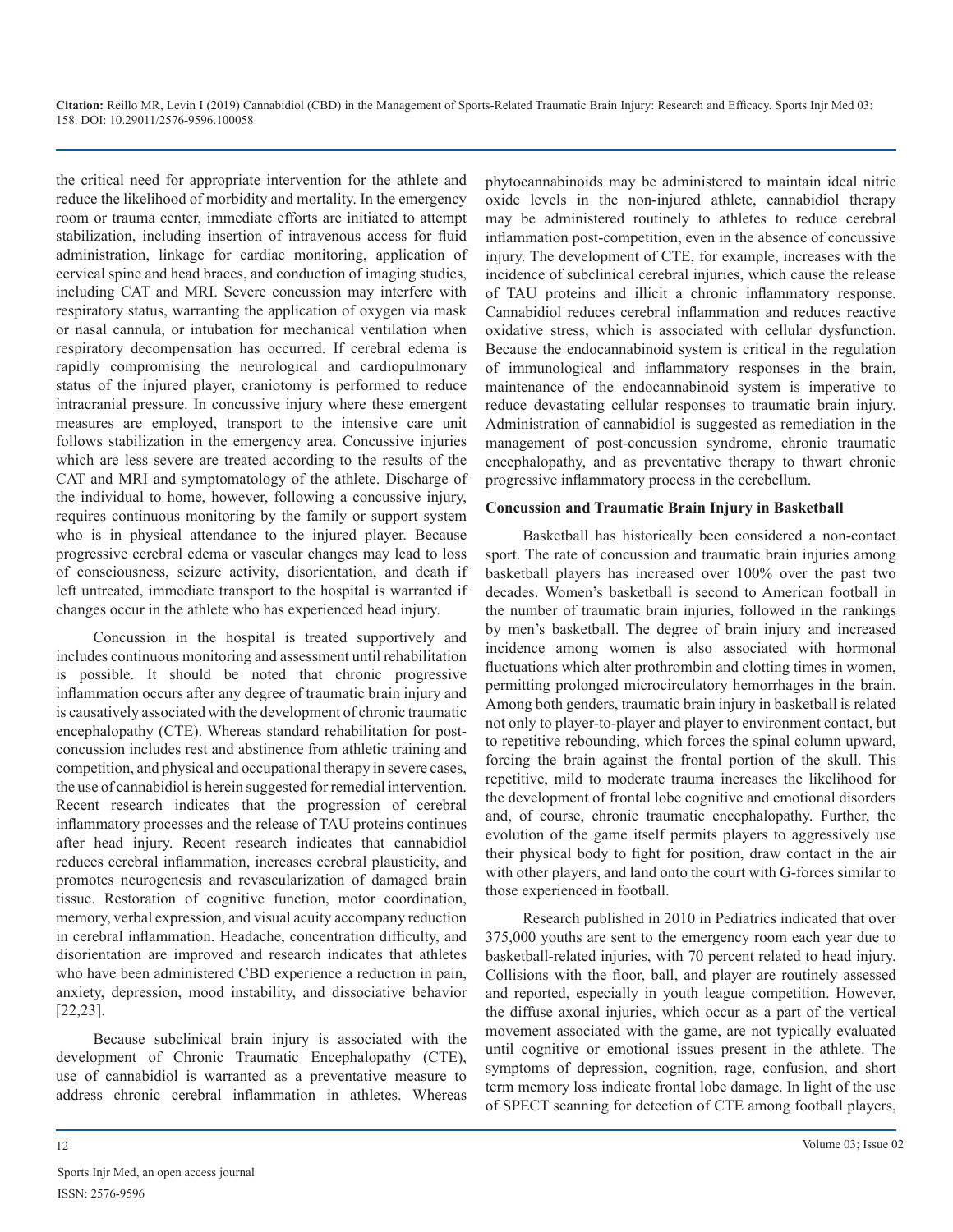employment of the same technology for evaluation of basketball players is warranted. Although the total number of injuries declined over a 10-year period, the report highlighted a 70 percent increase in traumatic brain injuries on the court.

# **Concussion and Traumatic Brain Injury in Boxing and Martial Arts**

Boxing and martial arts serve as exemplars for how repetitive head trauma affects cerebral brain function and structure in the athlete. While the negative effects of boxing were medically recognized in 1928, the identification of Chronic Traumatic Encephalopathy (CTE) on post-mortem examination of athletes within the past five years, provided the data necessary to fully capture the severity of repetitive traumatic brain injury. Boxing and martial arts, including kick-boxing, engages athletes in receptive contact with thousands of cerebral impacts of varying degrees. Radiological findings support the development of CTE among living boxers and martial arts participants and long-term consequences of cumulative head trauma have received attention after the deaths of high-profile athletes such as boxing legend Mohammad Ali, who developed Parkinson's disease, secondary to CTE, and professional wrestler Brian "Axl Rotten" Knighton, who developed CTE. Clinical manifestations of CTE include various symptoms affecting the pyramidal and extrapyramidal systems, which manifest most often as disturbed gait and coordination, slurred speech and tremors. Cerebral dysfunction also ensues, causing cognitive impairment and neurobehavioral disturbances, including memory loss and rage. Cumulative head trauma alters brain structure, plausticity, and functionality. Elevated scores on the Fight Exposure Score (FES) have indicated decreased brain volumes among boxing and martial art athletes, especially in the areas of the thalamus and caudate. This scale includes information pertaining to the length of time engaged in the sport and the number of competitions. Further, research indicates that greater exposure to repetitive head trauma is associated with lower brain volumes and lower processing speed among active professional fighters. Post-mortem examinations of boxers have shown structural changes in the subcortical and cortical regions. With the advent of the use of SPECT among professional football players, medical evidence warrants the employment of such imaging among boxers and martial arts athletes as well. The clear correlation between neurodegenerative and neurocognitive decline among athletes who sustain repetitive head injury is attributable to the expression of TAU proteins within the brain and progressive inflammatory responses which accompany traumatic brain injury.

## **Traumatic Brain Injury in Soccer**

Traumatic brain injury among soccer players includes Diffuse Axonal Injury (DAI) and concussive injury comparable in

incidence to that of American football players. Among collegiate athletes, concussion had been experienced by 40% of football and soccer players at the time of entrance into NCAA. Whereas the head is shielded in American football by a hard helmet, the head is unprotected in soccer. The concussive injuries in soccer, are directly related to player-to-player contact, player-to field contact, and player to ball contact. Indeed, the technique of using the head to pass the ball places the soccer player for frontal lobe damage via repetitive cerebral injury, which is associated with the development of chronic inflammation. Memory loss, behavioral and emotional changes, insomnia, and cognitive dysfunction are indicative of brain injury among soccer players. Research indicates that those players who frequently employ the head pass experience significant decrease in verbal, visual tracking, and visual learning abilities. Fine visual discrimination and visuospatial organization abilities were also affected, indicating damage to the occipital portion of the brain, secondary to the rebounding effect after a frontal head impact. In light of recent research pertaining to CTE in American football, several professional soccer players have indicated that they will donate their brains post-mortem for CTE research. The use of SPECT scan imaging is also warranted to assess CTE in soccer players given the comparable rates of concussive injury between the two sports.

# **Concussion and Traumatic Brain Injury in Hockey**

Concussive injury in ice hockey is associated with impact routinely sustained throughout the course of the game: blindsiding (checking from the player's blind side with primary contact to the head), checking to the head, checking to the body, fighting, collision with a teammate, hit by a stick or hit by a puck. Imaging research indicates that microstructural alterations occur among players who have sustained TBI secondary to ice hockey, including decreased extracellular space and decreased diffusivities in white matter tissue. These MRI findings suggest axonal injury and increased cellularity of glia cells. Accompanying symptoms include headache, confusion, memory loss, aggressive behavior, depression, and diminished neurocognitive responses.

Recent research indicates that players with a history of sustained concussion showed significant changes in their white matter microstructure in comparison with those players who had no documented history of concussive injury. However, recent use of SPECT scans has indicated that chronic inflammatory changes evolve into CTE in athletes with histories of diffuse axonal injury or mild traumatic brain injury. The incorporation of SPECT scanning in the assessment of living ice hockey players is now being advocated and the use of cannabidiol may reduce the incidence progressive neurocognitive degeneration in ice hockey players.